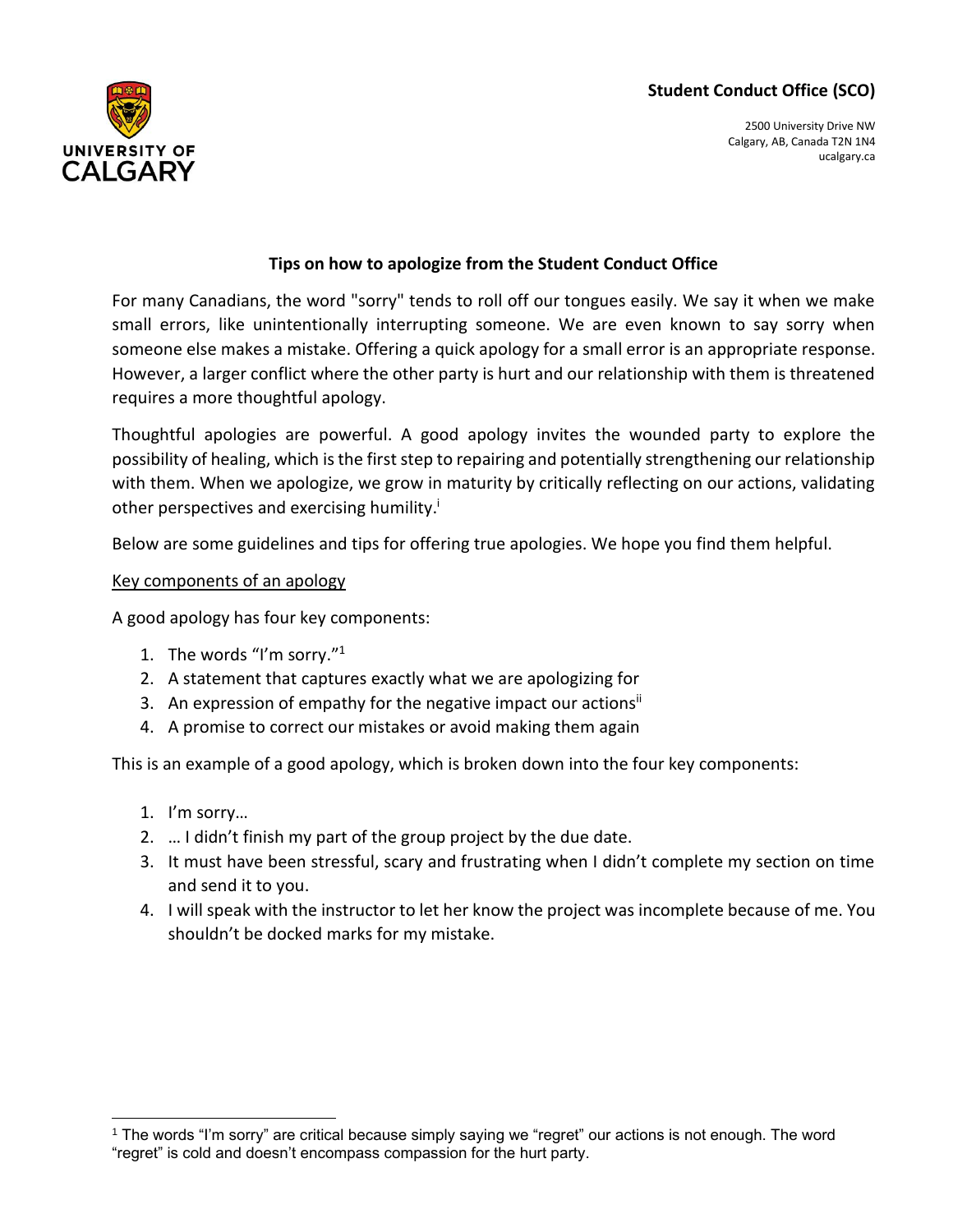### Common mistakes

Below, we recommend avoiding some common mistakes that weaken apologies:

Don't use the word "but."

• When we include a "but" in an apology, it is usually followed by a criticism or an excuse, which counteracts our apology.<sup>iii</sup> If we use "but" while saying sorry, it has the same impact as an eraser. It erases everything we said before it, regardless of how much compassion we had expressed.

Try not to use the word "if."

- When we include an "if" in an apology, we're not being fully accountable for our actions. Specifically, we acknowledge it's possible we have done something wrong when we should acknowledge we have actually done something wrong.
- We also recommend refraining from using other words that prevent us from taking full accountability for our actions, such as "probably" and "maybe." For example, we suggest saying "I shouldn't have done that" instead of "I probably shouldn't have done that."

Avoid apologizing for the way the other person feels

• Simply expressing sympathy for the wounded party's emotional response is not an apology. Therefore, for instance, we recommend saying "I'm sorry I made a disrespectful and rude joke" rather than "I'm sorry you were offended by my joke." Notice the difference?

Don't blame the other person

• Most conflicts are grey rather than black and white. In other words, both parties likely made mistakes and could have done things better. However, genuine apologies do not place blame on the other person or expect an apology in return. According to Harriet Lerner, a clinical psychologist and academic who has conducted extensive research on apologies, it can be helpful to say, "I'm sorry for my part in this."iv

Try not to overexplain or become defensive

• When we overexplain our actions or defend our intent, we risk pushing the wounded party away instead of creating a vulnerable connection with them.<sup>v</sup> It's particularly risky when we say things like "you took it the wrong way" or "it was a joke" because those statements deflect blame and place it on the victim. In short, they're a form of victim blaming.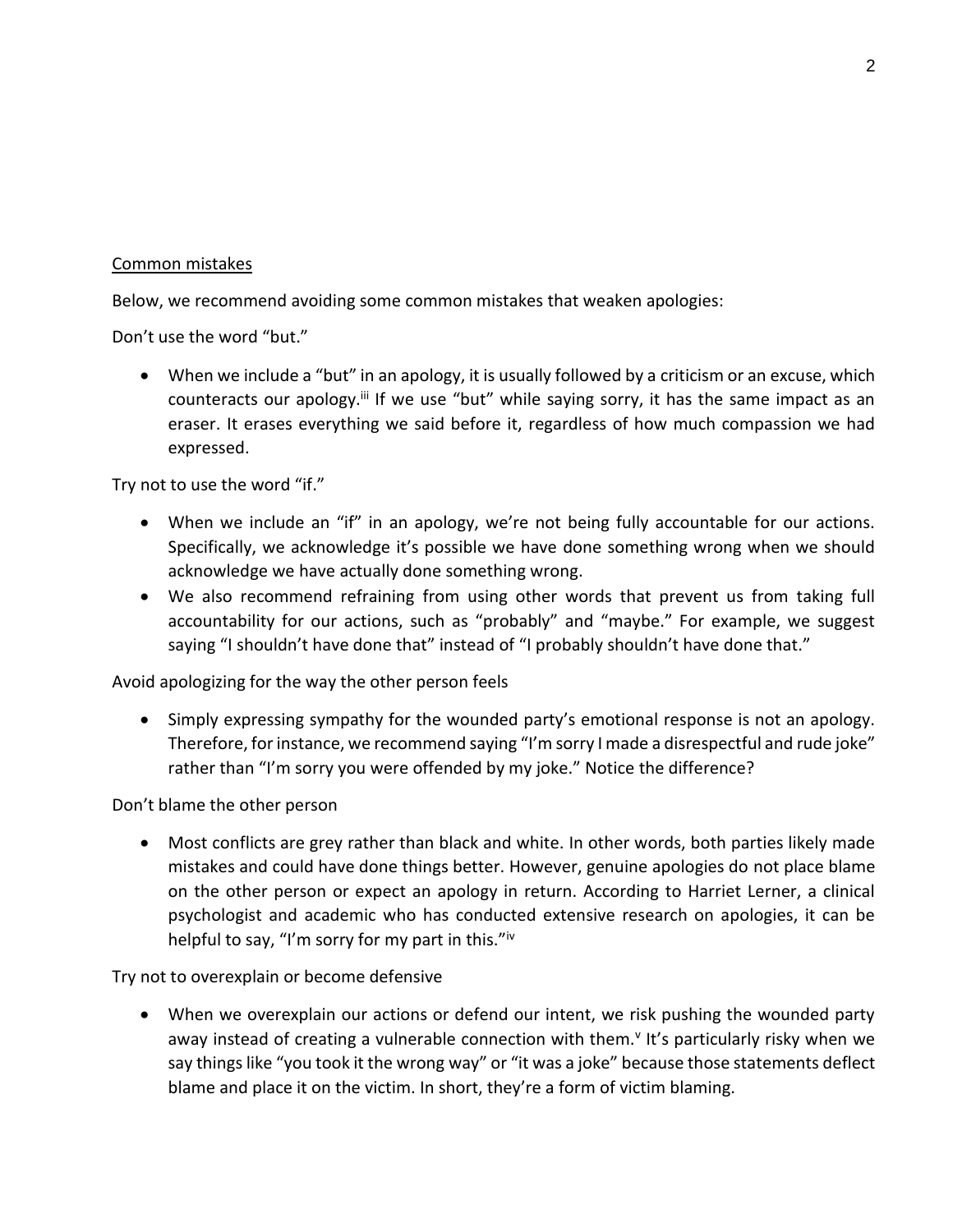Don't let your guilt overshadow the apology

• Sometimes we feel really guilty for our actions. While apologizing, we should avoid allowing our guilt to dominate the conversation. We don't want the focus of the conversation to significantly shift from the apology to our need to be reassured or consoled.

Avoid expecting to be forgiven immediately

• In some cases, the hurt party is unable to offer forgiveness. In other cases, it takes time for them to process their feelings and forgive. It's important to give the person time and space to heal, and to avoid pressuring them to forgive us.<sup>vi</sup>